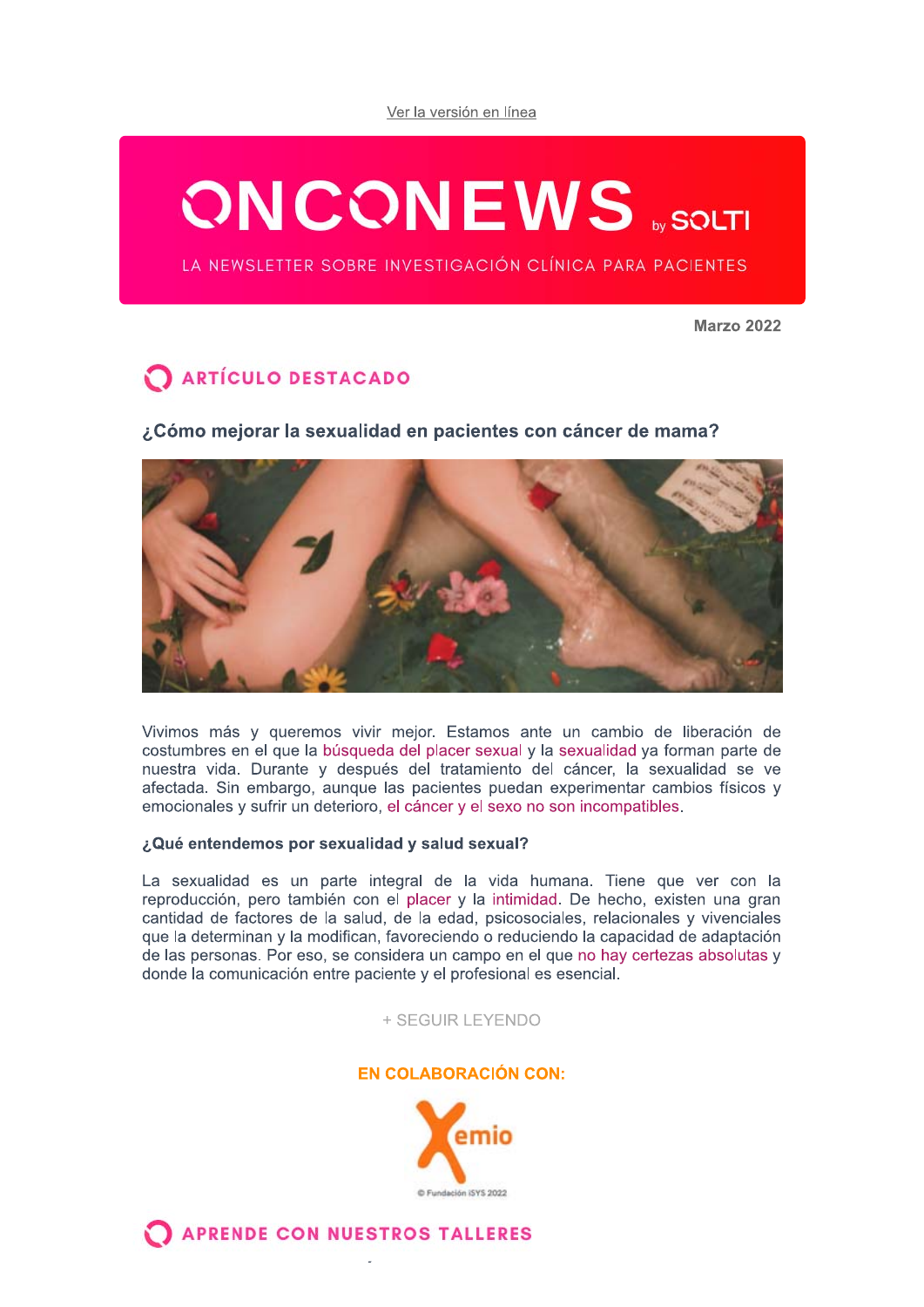## **TALLERES DE FORMACIÓN PARA PACIENTES 2022**

Nos encanta poder presentar el programa de talleres para pacientes de este 2022 en nuestra revista trimestral. Nos encanta sobre todo porque lo hemos diseñado a partir de vuestras respuestas a una encuesta que os remitimos.

Gracias a vuestra masiva participación en la encuesta hemos podido pensar un programa que esté orientado a todos aquellos temas que son de vuestro interés, así que GRACIAS, GRACIAS Y MÁS GRACIAS.

Os comentamos las conclusiones de la encuesta:

- El formato on-line es muy adecuado.

- Los talleres deberían ser más cortos, pero las charlas más largas.

- Los testimonios de pacientes están muy bien valorados, pero se podrían separar de los talleres.

- Interesan mucho los temas relacionados con los últimos tratamientos y hallazgos.

Así que, con toda esta información, y teniendo en cuenta los talleres que ya hemos realizado en otras ediciones, os proponemos esta serie de talleres para el 2022:

| <b>Fecha prevista</b> | Coordinadora     | <b>Título del Taller</b>                                                         |
|-----------------------|------------------|----------------------------------------------------------------------------------|
| 27/4/2022             | Montse Muñoz     | Resumen de lo más relevante del congreso internacional San Antonio (SABCS)       |
| 10/5/2022             | Meritxell Bellet | Efectos secundarios de los tratamientos e indicadores en los análisis habituales |
| <b>JUNIO</b>          | Sonia Pernas     | Nutrición y alimentación durante el tratamiento                                  |
| <b>SEPTIEMBRE</b>     | Maria Vidal      | Resumen de lo más relevante del congreso internacional ESMO Breast               |
| <b>NOVIEMBRE</b>      | Vega Iranzo      | La radioterapia hoy en día                                                       |
| <b>DICIEMBRE</b>      | Ana Casas        | Psicooncología y terapias complementarias (mindfulness)                          |

El formato sobre el que trabajaremos será el siguiente:

1. Hacer talleres de 1h 15min (máximo) en directo por YouTube.

2. Extender la duración de las charlas (aprox. 25min cada una)

3. Recoger preguntas previamente al taller (aparte de las que puedan surgir en el chat de YouTube durante el taller)

4. La parte más diferente sería desvincular los testimonios de pacientes del día del taller. Los proporcionaríamos en otro formato:

a) Realizar un Instagram Live (IGLive) de unos 30min

b) Presentar el testimonio de una paciente y que simbolice algún aspecto del tema tratado en el taller

c) Idealmente la paciente podría formar parte de alguna asociación de pacientes para visibilizar la tarea que desarrollan.

d) La idea es que el IGLive sea una charla entre el/la oncólogo/a y la paciente, que también se puedan resolver preguntas que pueden plantear las personas conectadas a través de un chat.

Esperamos que resulte interesante el nuevo formato y atractivos los temas que hemos escogido. También nos qustaría que todo este contenido sirva para dar herramientas a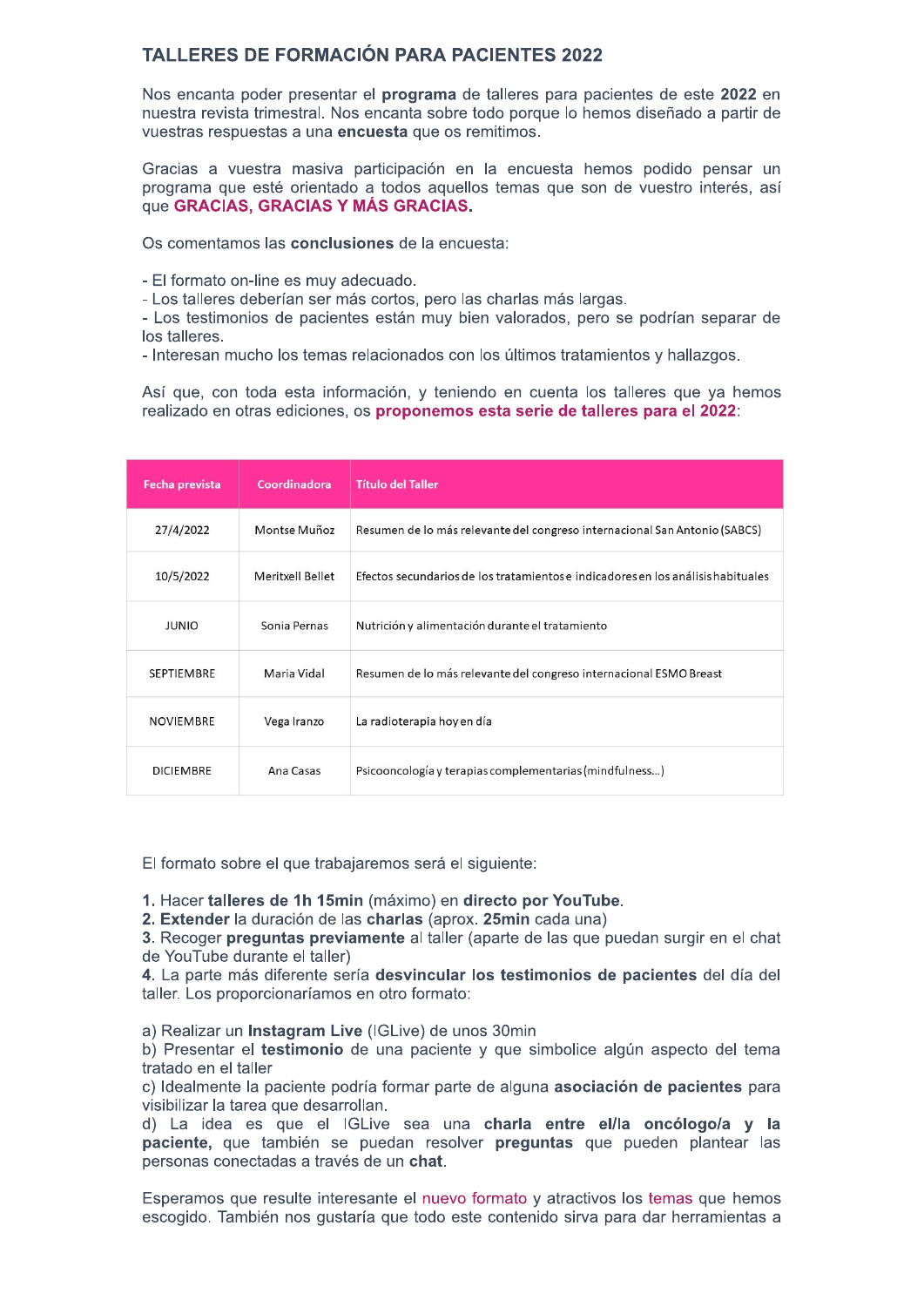quien lo necesite para entender mejor su proceso y aliviar la ansiedad que genera la incertidumbre.

ACCESO INSCRIPCIÓN A LOS TALLERES 2022



PROGRAMA PRIMER TALLER

Todos los talleres del 2020 y del 2021 se pueden volver a visualizar en cualquier momento desde nuestra web.

**VER VÍDEOS DE NUESTROS TALLERES** 

CONECTA CON LAS ASOCIACIONES **RIPLES** LAS Asociación Cáncer de mama **TRIPLE NEGATIVO** 

LAS TRIPLES- La primera Asociación Nacional de cáncer de mama Triple Negativo es ya una realidad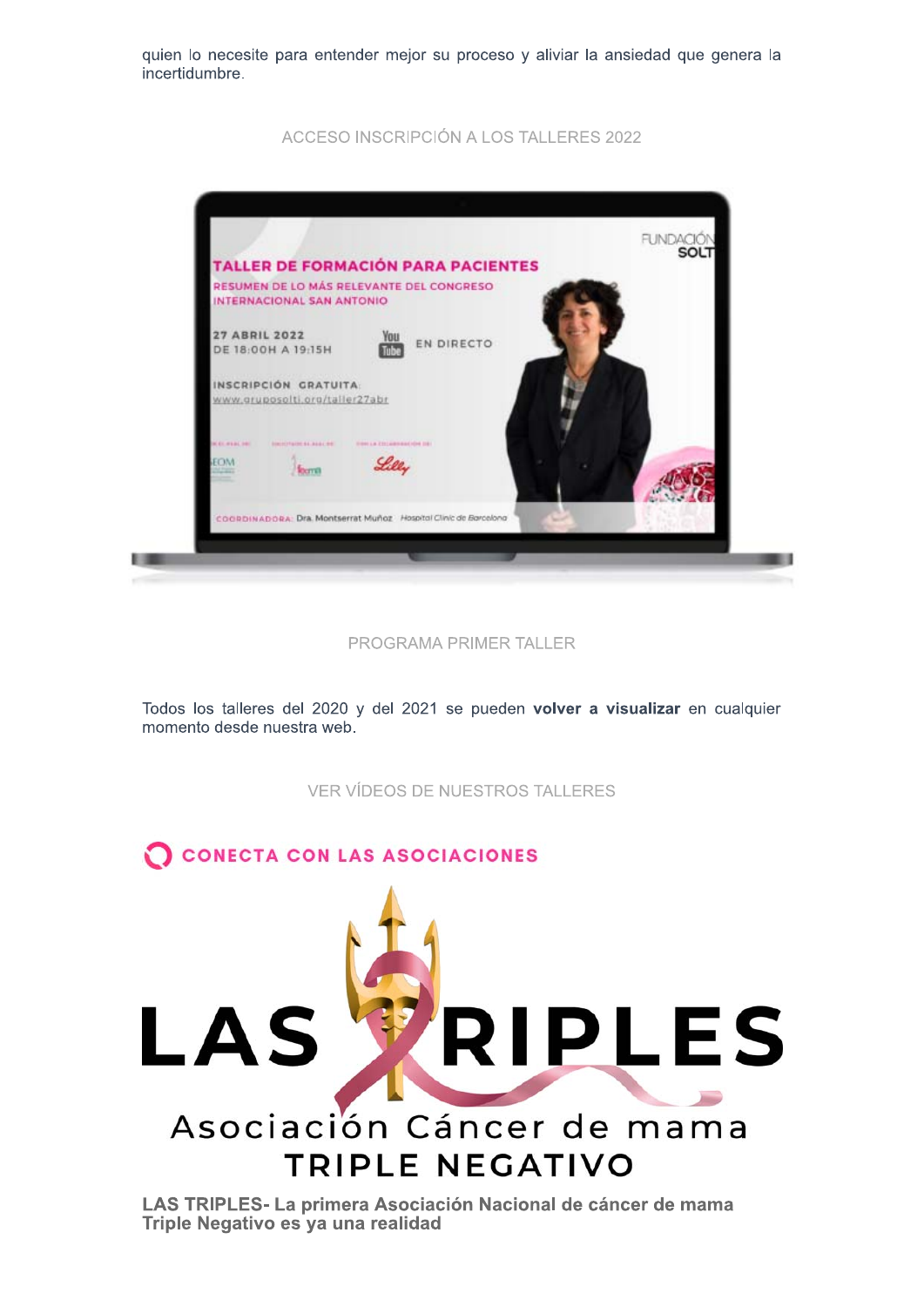El pasado 3 de marzo de 2022 y con motivo del día internacional de concienciación del cáncer de mama triple negativo, se constituyó la Asociación Las Triples.

Somos un colectivo de mujeres, con edades entre los 25 y 45 años, en diferentes fases del tratamiento, unidas por y para la VIDA.

El cáncer de mama triple negativo afecta al 15-20% de los casos de cáncer de mama diagnosticados. Un cáncer agresivo, de pronóstico complicado, sin tratamientos específicos y muchas veces sin opciones alternativas a la quimioterapia.

Nuestra asociación nace con unos **objetivos** muy claros:

- · Más Investigación
- · Más tratamientos específicos:

Solicitar a las administraciones la comercialización y el uso generalizado de tratamientos ya aprobados por la Agencia Europea del Medicamento y su inclusión en el Sistema Nacional de Salud

· Equidad Territorial:

Solicitamos equidad territorial y hospitalaria en relación a la accesibilidad de los/las pacientes a todos los tratamientos contra el cáncer de mama triple negativo.

·Programa de Detección Precoz del Cáncer de Mama:

Creemos de vital importancia la necesidad de bajar la edad en las campañas de DPCM

Con la firme convicción de la importancia de terapias específicas para el cáncer de mama triple negativo, la Asociación las Triples lanza campañas periódicas de venta de merchandising con la finalidad de recaudar fondos destinados exclusivamente al desarrollo de nuevos fármacos para este tipo de tumor.

https://asociaciontriplenegativo.org/

Instagram: @asociacionlastriples

**2** Facebook: Asociación las Triples

Twitter: Asociación las Triples

TELEGRAM: https://t.me/asociaciontriplenegativo

ENLACE A LA WEB DE LAS TRIPLES

# Presentamos la "Associació MUSA per a la Lluita Contra el Càncer"

Creada recientemente por una familia afectada por esta enfermedad, que voluntariamente dedicamos parte de nuestro tiempo a recaudar dinero y organizar actividades con tres principales objetivos:

> Investigación Científica Soporte y Orientación Emocional Prevención y Detección Precoz



Síquenos en Twitter e Instagram: @musacancerorg

**ENLACE A LA WEB DE MUSA** 

App XEMIO ya disponible para todos los smartphones de forma gratuita

La Fundación iSYS, dedicada a realizar proyectos sociales de salud digital, ha desarrollado la app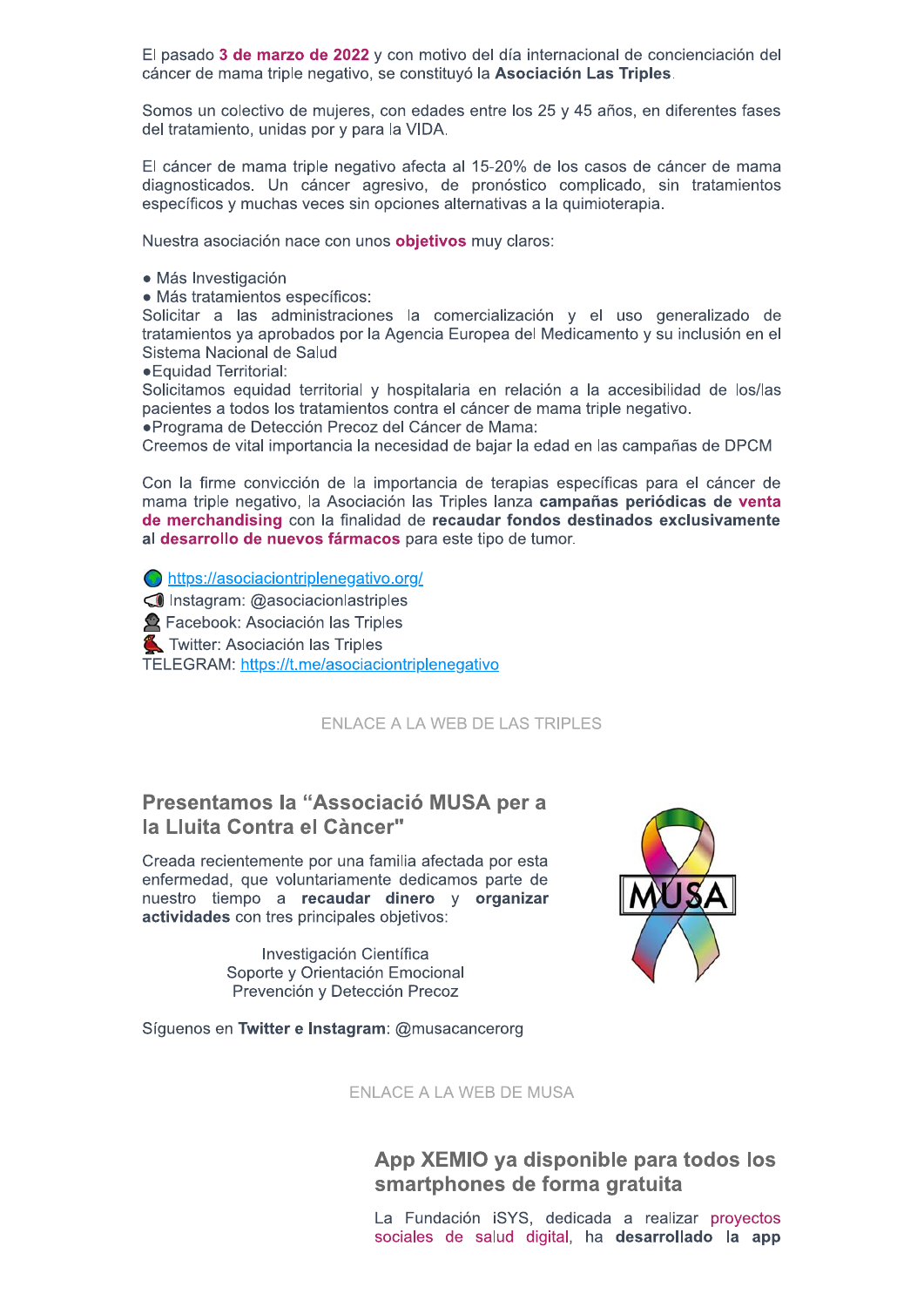

Xemio, que acompaña a personas en tratamiento de cáncer de mama. La app está diseñada para ayudar al paciente frente a las numerosas dudas que puedan surgirle, cuando esté en su casa; ofreciendo información rigurosa y actualizada para que pueda entender lo que le sucede, entre muchas otras funciones. ¡Descúbrela!

INFORMACIÓN DE LA APP

# **ONCODOL: APP RECOMENDADA** Asociación Cáncer de Mama **Metastásico**

Es una aplicación para monitorizar el dolor oncológico realizado en colaboración con Attivecomeprima. Diseñada por pacientes y médicos. Oncodol avuda a los pacientes a describir de forma rápida sus episodios de dolor y compartir fácilmente información e historial de los episodios con sus médicos.



Describe los ataques de dolor que pueden aparecer en las personas que padecen cáncer (en lenguaje técnico se definen en inglés BTcP Breakthrough cancer pain o en español DIO- Dolor Irruptivo Oncológico).

El dolor por cáncer es un síntoma que se puede tratar y controlar y es muy importante hacerlo porque tiene un gran impacto en la vida diaria y el paciente tiene derecho a evitar sufrirlo en cualquier etapa de la enfermedad.

Esta aplicación totalmente gratuita es una valiosa herramienta para avudar a lograr un control adecuado del dolor al compartir toda la información con el médico de manera precisa y continua.

Se puede descargar la aplicación gratis en este enlace: https://oncodol.app/es En esta página hay un video explicando cómo descargar y registrarse en la APP y cómo utilizarla, así como información sobre el Dolor en los procesos oncológicos, información sobre ACMM y un Glosario con los términos más utilizados.

**INFORMACIÓN DE LA APP** 

# **Club de lectura ESTRELLAS LECTORAS**

Desde @niunatrellamas hemos organizado un Club de Lectura.

Cada mes buscamos varias opciones de libros que posteriormente se votan.

El libro más votado es el que leemos y después comentamos.

Os dejamos el enlace de telegram para que os podáis unir: https://t.me/+ 5FC5Vnf90FhNmM0

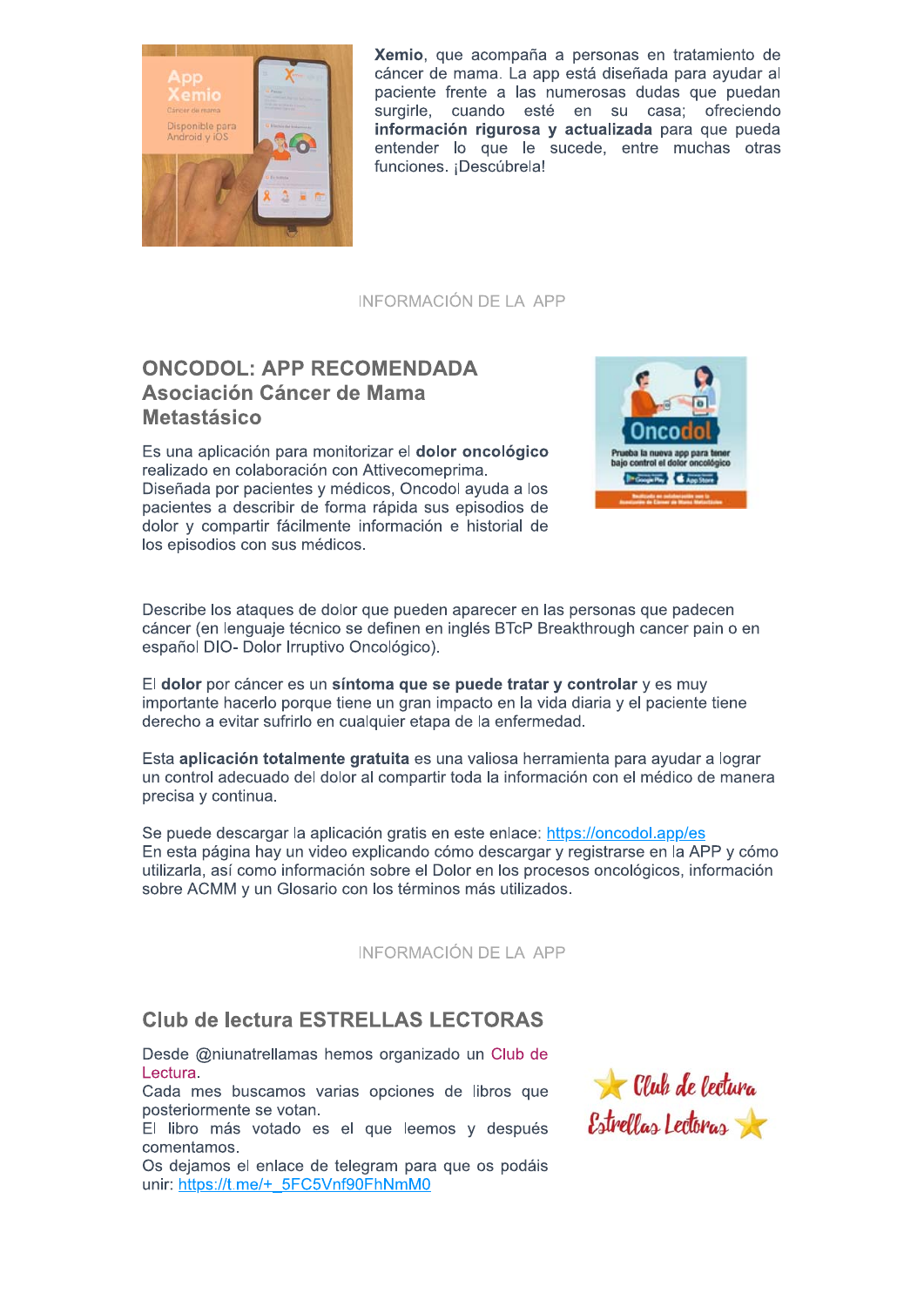

## Entender y atender la salud sexual de las mujeres con cáncer de mama

Con el reto de entender los cambios en la vida sexual de las mujeres con cáncer de mama y ginecológico, **ACAMBI** contactó con Centro Sexológico Borobil para poder detectar las necesidades concretas y dar una primera respuesta. Con este objetivo celebramos dos talleres durante el mes de marzo, en los que pudimos cambiar la mirada que se tiene hacia la sexualidad y el cáncer.

**ENLACE AL ARTÍCULO** 

#### La asociación AMOH presenta el programa Mujer-Deporte-**Cáncer (MDC)**

El próximo jueves 7 de abril se presenta en el Consejo Superior de Deportes (CSD) de Madrid el programa MDC a cargo  $de$  $|a|$ asociación **AMOH** representada por su presidenta Marisa Cots y con la participación de Dr. Miguel A. Seguí (SEOM), Bàrbara Fuertes (CSD), María Alonso (GEICAM), Dr. Rodrigo Sánchez-Bayona (SOLTI), Sr. José Manuel Franco (presidente CSD) entre otros.

El objetivo de este programa desarrollado por AMOH es unir el mundo oncológico con el deporte para trabajar sinergias que nos permitan contrarrestar el cáncer de mama y ginecológico.



DRAGON BOATS: Una Tradición China para la meiora de las secuelas del cáncer mama y el limfedema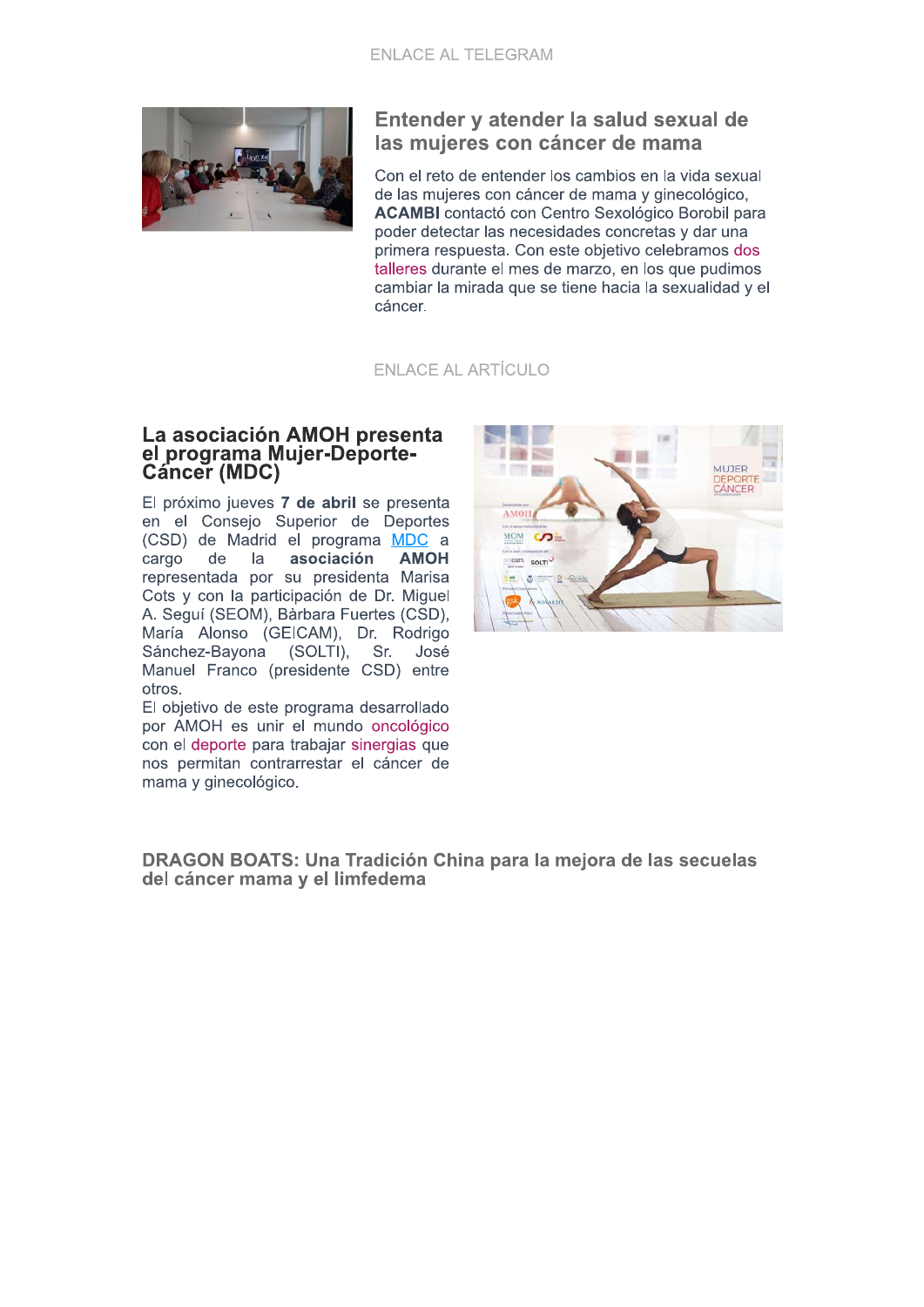

El Dragón Boats, proviene de la tradición China y está dentro de la categoría de piragüismo.

Son muchos los **beneficios** de la práctica de este deporte:

•Contribuye a aumentar la fuerza muscular, el estado físico y el bienestar general.

- ·Trabajo en equipo.
- ·Requiere concentración.

• La diversidad: lo pueden practicar diferentes personas, de diferentes edades y con diferente condición física.

• Es un deporte de repetición y resistencia, lo que lo hace idóneo para el trabajo en prevención y mejora del linfedema.

Es beneficioso para las particularidades de las distintas cirugías, desde las menos agresivas, hasta las que conllevan también linfedectomía, siendo éste, especialmente, uno de los focos más importantes en cuanto a los beneficios de la práctica.

Mejora toda la musculatura implicada, pectoral, dorsal y escapular.

Disminuye los efectos asociados a las secuelas que a veces pueden impedir hacer una vida normal, afectando al plano psicológico, físico o social y además aumenta la autoestima al ir consiguiendo objetivos y el trabajo en equipo con el apoyo de todo el equipo, el compañerismo y la alegría.

PICAM creó el primer grupo en Cataluña de Dragon Boats de supervivientes de cáncer de mama en febrero de 2019 y ahora en el 2022 hemos vuelto con mucha más fuerza gracias también a la colaboración de la Asociación Andavant Chicas. En la Actualidad va entrenamos 20 mujeres los sábados por la mañana de 9 a 11 en el Puerto de Badalona de quien recibimos mucho soporte al igual que del Club de Piragüismo de Barcelona.

#### MÁS INFORMACIÓN

# Acceso abierto a los seminarios en línea del ciclo "Cáncer: presente y futuro" organizados por la FECEC

Ahora va puedes acceder a todo el contenido de los webinars del ciclo "Cáncer: presente y futuro" que a lo largo del año pasado ofreció la Federación Catalana de Entidades contra el Cáncer, FECEC.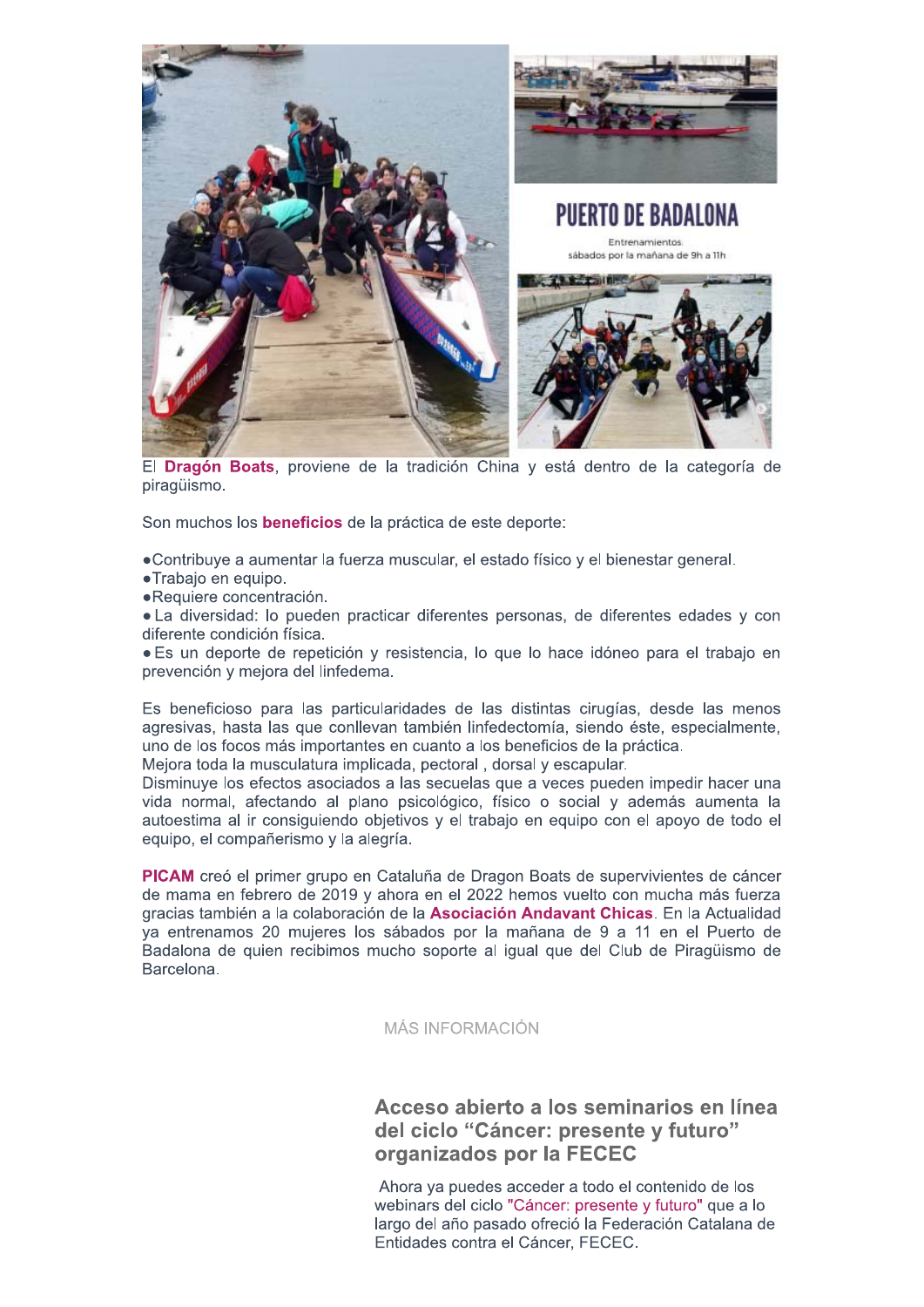1) anus Uunts contra el càncer

|  | Menjar quan apareixen els<br>efectes secundaris del                                          |         | 03 de marc  |         |
|--|----------------------------------------------------------------------------------------------|---------|-------------|---------|
|  | tractament                                                                                   | $\odot$ | $-7.8h$     | Gratuit |
|  | Les sequeles després del                                                                     |         | 10 de març  |         |
|  | tractament oncològic                                                                         | $\circ$ | .18h        | Gratuit |
|  | Activitat física és salut                                                                    |         | 17 de març  |         |
|  |                                                                                              |         | <b>① 1助</b> | Gratuit |
|  | <b>Sexualitat i Càncer</b>                                                                   |         | 24 de març  |         |
|  |                                                                                              | m       | 18h         | Gratuit |
|  | Cuidados de la Piel en el<br>paciente oncológico: Mitos y<br>realidades de la fotoprotección |         | 31 de.marc  |         |
|  |                                                                                              |         | 18h         | Gratuit |

Para celebrar los 20 años de historia de la federación a lo largo del mes de marzo y noviembre del 2021 tuvieron lugar charlas, diálogos y mesas redondas on line sobre los aspectos más relevantes del cáncer. Este año hemos abierto el acceso a todas las charlas y mesas redondas, que va están disponibles a través de nuestro canal de YouTube.

¡Te lo ponemos fácil! Escoge las charlas o mesas redondas que más te interesen a través de nuestro canal de YouTube y ¡mira los videos!

Aquí está el listado de webinars:

Comer cuando aparecen los efectos secundarios del tratamiento Las secuelas después del tratamiento oncológico Actividad física es salud Sexualidad y cáncer Curas de la piel en el paciente oncológico: mitos y realidad de la fotoprotección Gestión emocional del cáncer en tiempos de pandemia Después del cáncer: el retorno al trabajo Alimentación saludable: claves y pasos a seguir Jóvenes y adolescentes después del cáncer La investigación del cáncer: del conocimiento a la aplicación

El ciclo de ponencias contó con el patrocinio de Novartis, Pfeizer, TRAM, Pierre Fabre y Roche.

(La mayoría de charlas son en catalán ya que son ofrecidas por la Federación Catalana de Entidades Contra el Cáncer.)

#### **ENLACE A LA NOTICIA**

# **O CONOCE A KALIDA**

Desde SOLTI impulsamos la investigación en cáncer de mama para encontrar más y mejores tratamientos para las pacientes, pero somos conscientes de que cuando una persona es diagnosticada con cáncer, necesita apovo más allá de los tratamientos. sobretodo a nivel emocional para asimilar todo este proceso.

Es por ello que en esta sección de ONCONEWS, os queremos dar a conocer las actividades promovidas por la Fundación Kalida, un espacio para acompañar a las personas con cáncer, sea cual sea la etapa del proceso en que se encuentren, sus familiares, cuidadores e incluso las personas que están en duelo porque han perdido a un ser querido a causa del cáncer. Hay actividades presenciales y también on-line.

Os dejamos una selección de 3 artículos de interés que podéis encontrar en su web y, a las que viváis en Barcelona o alrededores, os invitamos a pasaros por el centro.